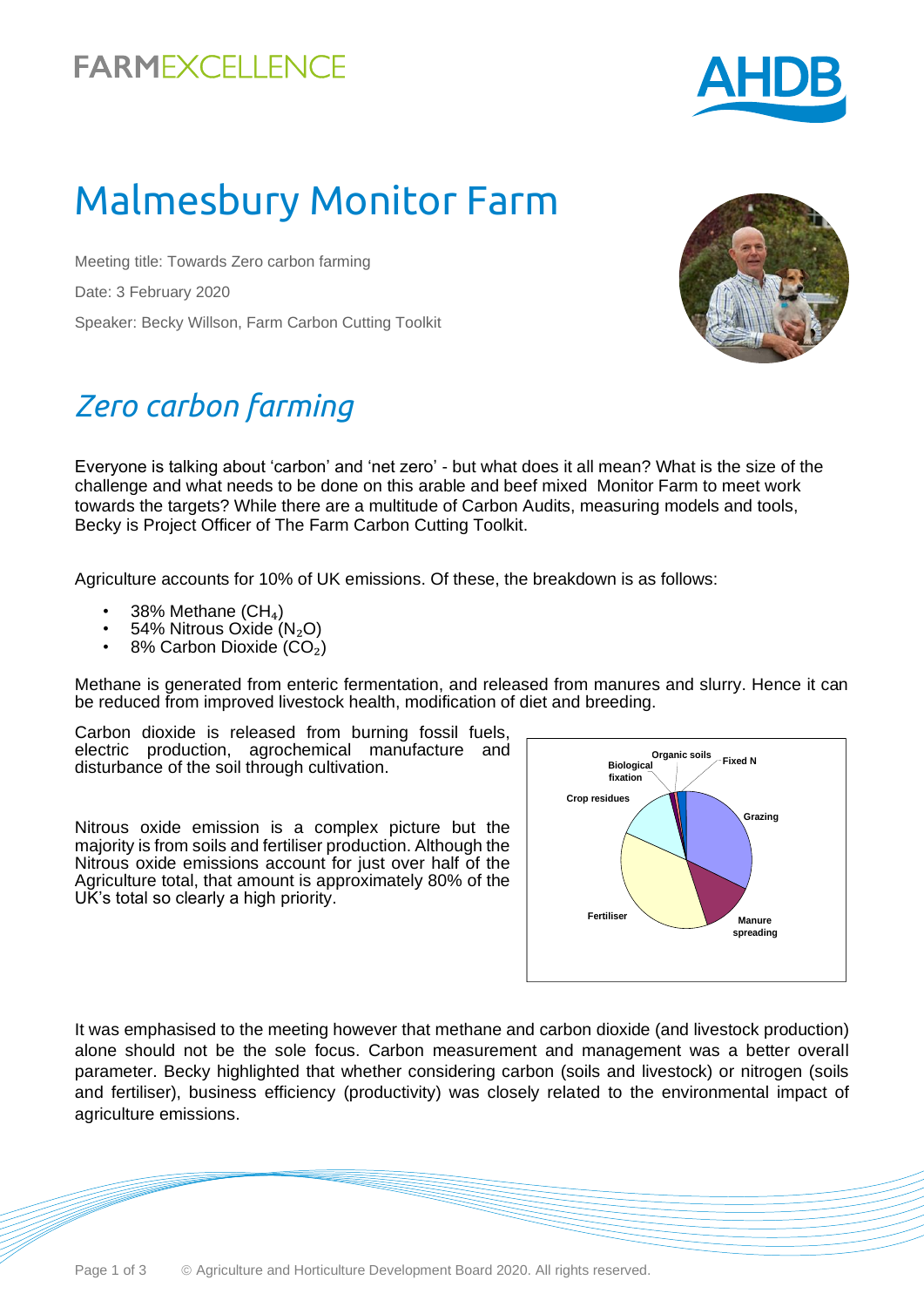### **FARMEXCELLENCE**



Becky put Roger's Lower Odd Farm figures through the Toolkit to look at the sources of emission, but importantly the levels of sequestration to try and redress the balance.



The Tool then breaks down the key totals as follows:



#### Take-home messages – action plan for Lower Odd Farm - and many others!

Armed with these facts the Monitor Farm group took different aspects of the model to draw up an action plan of points to consider to reduce emissions and increase sequestration.

- Review fuel management: Measure consumption, operator training, cultivation strategy (less soil movement), crop drying system, review PV
- Review fertiliser use and efficiency: